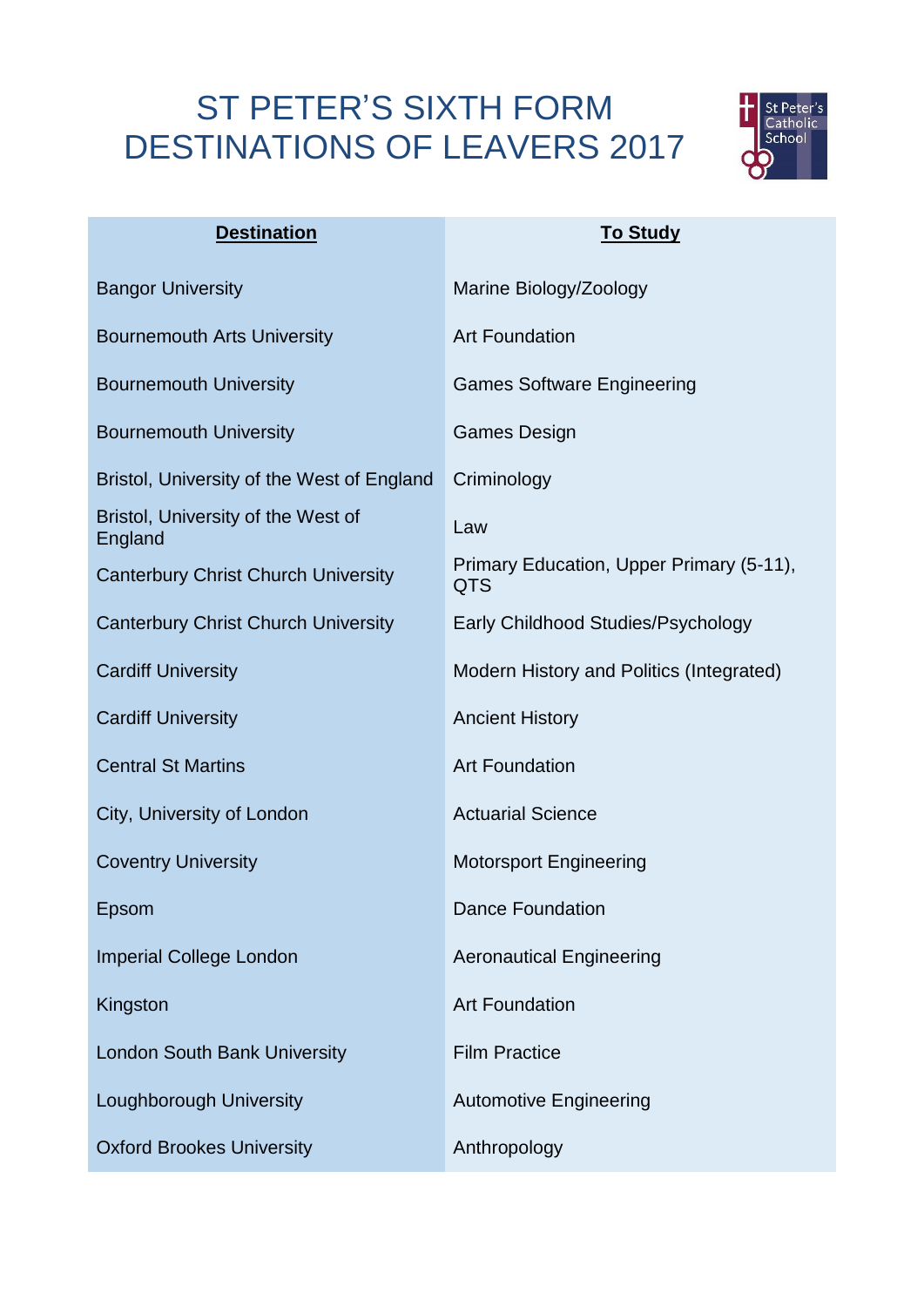| <b>Oxford Brookes University</b>                   | <b>Business and Management</b>   |
|----------------------------------------------------|----------------------------------|
| <b>Plymouth University</b>                         | <b>History</b>                   |
| Queen Mary, University of London                   | <b>International Relations</b>   |
| Queen Mary, University of London                   | Human Geography                  |
| <b>Queen's University Belfast</b>                  | <b>Medicine</b>                  |
| Royal Holloway, University of London               | <b>Music</b>                     |
| Royal Holloway, University of London               | Law                              |
| The Academy of Contemporary Music                  | <b>MIP - Music Performance</b>   |
| The Institute of Contemporary Music<br>Performance | <b>Popular Music Performance</b> |
| The University of Gloucestershire                  | <b>Product Design</b>            |
| <b>UCA</b>                                         | <b>Art Foundation</b>            |
| <b>UCA Epsom</b>                                   | <b>Art Foundation</b>            |
| <b>UCA Farnham</b>                                 | <b>Art Foundation</b>            |
| <b>UCA Farnham</b>                                 | <b>Art Foundation</b>            |
| <b>UCA Farnham</b>                                 | <b>Art Foundation</b>            |
| <b>UCA Farnham</b>                                 | <b>Art Foundation</b>            |
| <b>UCA Farnham</b>                                 | <b>Art Foundation</b>            |
| <b>UCA Farnham</b>                                 | <b>Art Foundation</b>            |
| <b>UCA Farnham</b>                                 | <b>Art Foundation</b>            |
| <b>UCL (University College London)</b>             | <b>Physics</b>                   |
| University of Bath                                 | Chemistry                        |
| University of Bath                                 | <b>Biochemistry</b>              |
| University of Bath                                 | Management                       |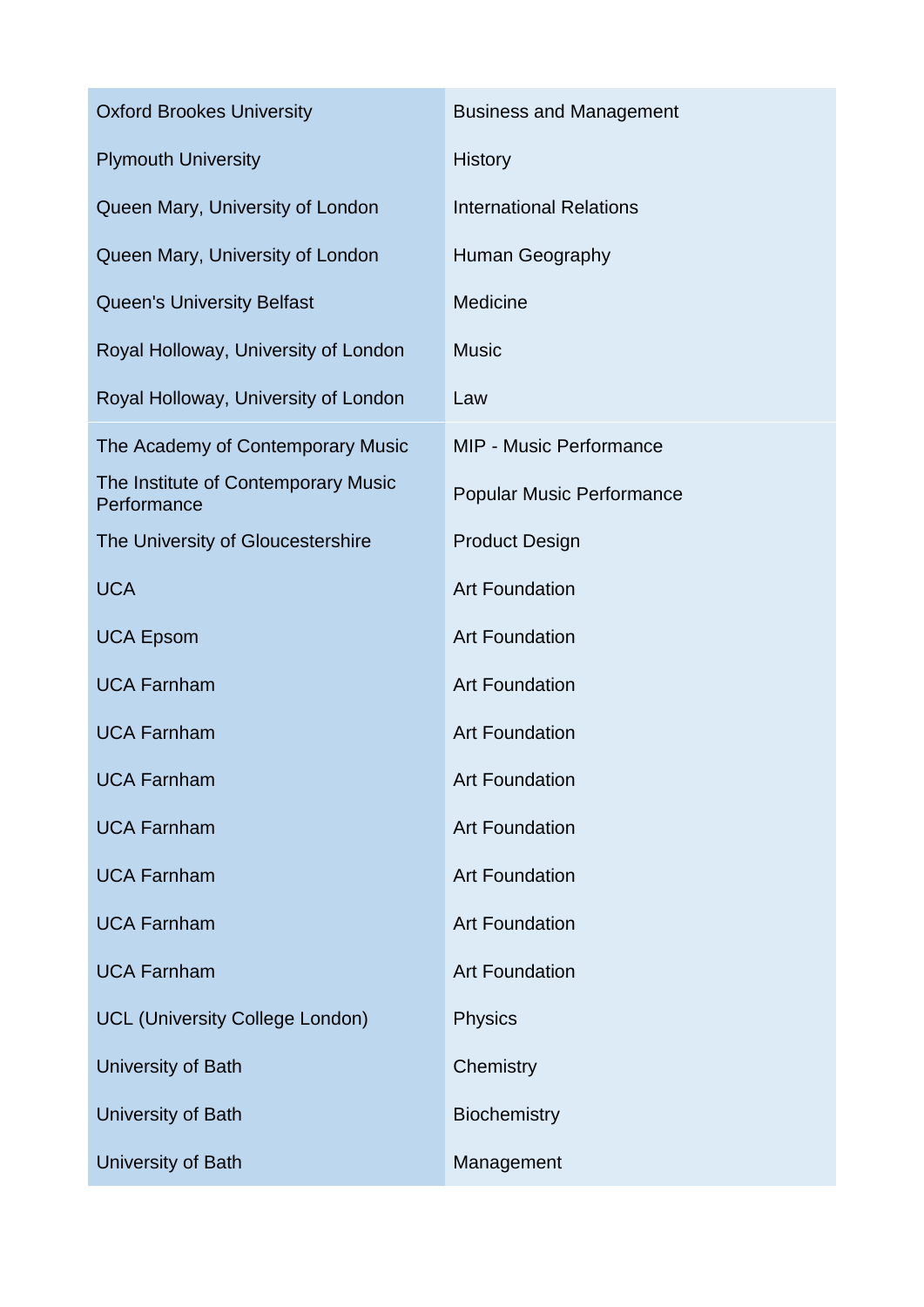| University of Bath              | Pharmacy                                     |
|---------------------------------|----------------------------------------------|
| University of Bath              | <b>Sport and Exercise Science</b>            |
| University of Bath              | <b>Natural Sciences</b>                      |
| University of Bath              | <b>Natural Sciences</b>                      |
| University of Bath              | <b>Natural Sciences</b>                      |
| University of Bath              | Mechanical with Automotive Engineering       |
| University of Birmingham        | Drama and English                            |
| University of Birmingham        | Law                                          |
| University of Birmingham        | <b>Chemistry with Business Management</b>    |
| University of Birmingham        | <b>Biological Sciences</b>                   |
| University of Brighton          | <b>Architectural Technology</b>              |
| University of Brighton          | <b>International Business</b>                |
| University of Brighton          | <b>Business Management</b>                   |
| University of Brighton          | <b>English Language and Creative Writing</b> |
| University of Bristol           | Anthropology                                 |
| <b>University of Chichester</b> | Medieval and Early Modern History            |
| University of Durham            | <b>General Engineering</b>                   |
| University of East Anglia       | Psychology                                   |
| <b>University of Essex</b>      | <b>Theatre Arts</b>                          |
| <b>University of Essex</b>      | <b>Theatre Arts</b>                          |
| University of Exeter            | <b>Ancient History</b>                       |
| <b>University of Exeter</b>     | Geography                                    |
| University of Exeter            | <b>Politics</b>                              |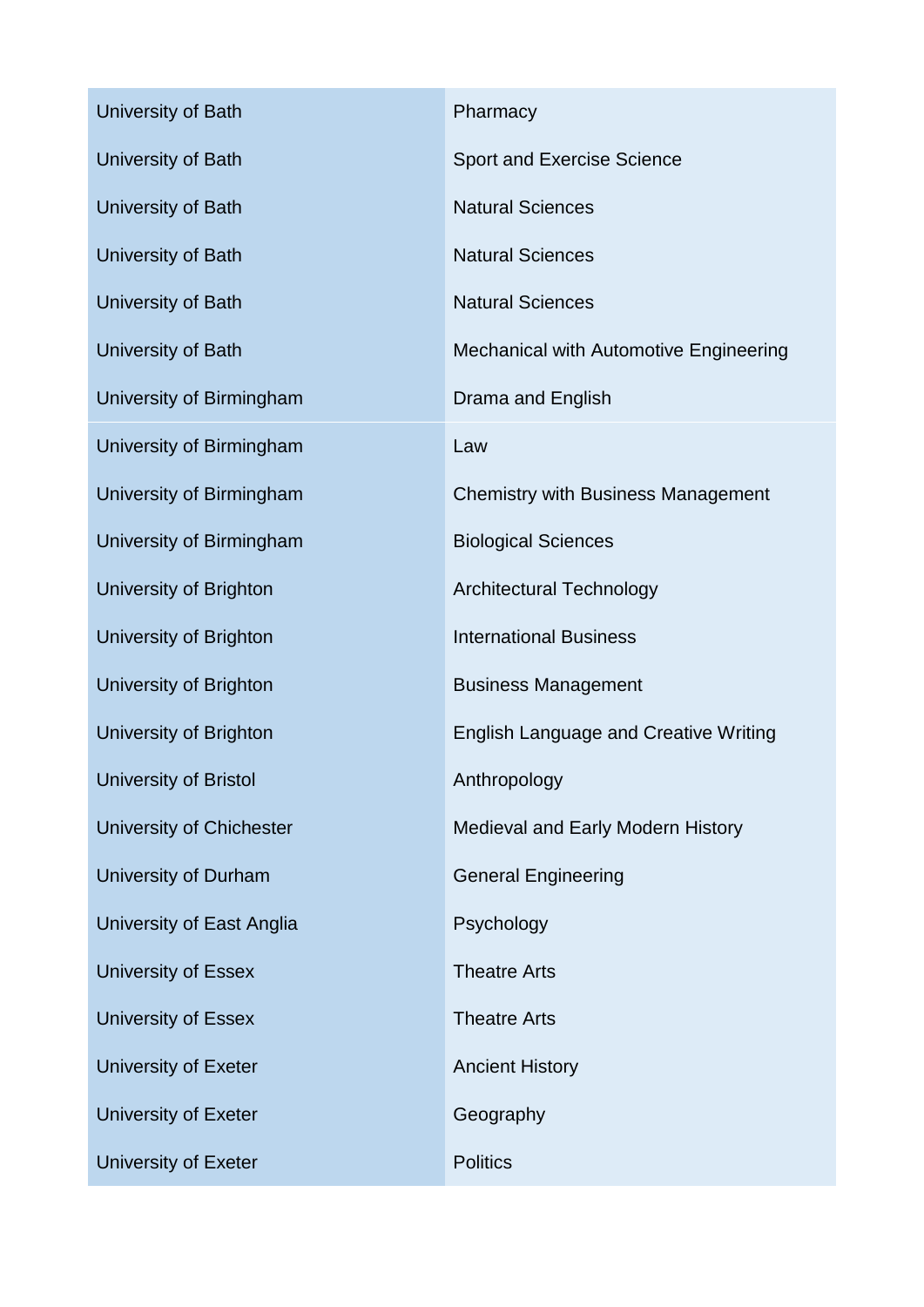| University of Exeter          | <b>Biological Sciences</b>                                    |
|-------------------------------|---------------------------------------------------------------|
| University of Gloucestershire | <b>Business Management</b>                                    |
| University of Kent            | Social Anthropology                                           |
| <b>University of Leeds</b>    | <b>Natural Sciences</b>                                       |
| <b>University of Leeds</b>    | Medicine                                                      |
| University of Leicester       | <b>Biochemistry</b>                                           |
| University of Liverpool       | History (Modern) and Politics                                 |
| University of Loughborough    | <b>Aeronautical Engineering</b>                               |
| University of Nottingham      | Physics (4 years)                                             |
| University of Nottingham      | Pharmacy                                                      |
| University of Reading         | <b>Consumer Behaviour and Marketing</b>                       |
| University of Reading         | <b>Business and Management</b>                                |
| University of Southampton     | <b>Modern Languages</b>                                       |
| University of Southampton     | <b>Biology</b>                                                |
| University of Southampton     | Psychology                                                    |
| University of Southampton     | <b>English and History</b>                                    |
| University of Southampton     | <b>Biology</b>                                                |
| University of Southampton     | <b>Civil Engineering</b>                                      |
| University of Southampton     | <b>Civil Engineering</b>                                      |
| University of Southampton     | <b>Mechanical Engineering</b>                                 |
| University of Southampton     | Medicine BMBS and BMedSc                                      |
| University of St Andrews      | Art History and Social Anthropology                           |
| University of Surrey          | <b>Electronic Engineering with Computer</b><br><b>Systems</b> |